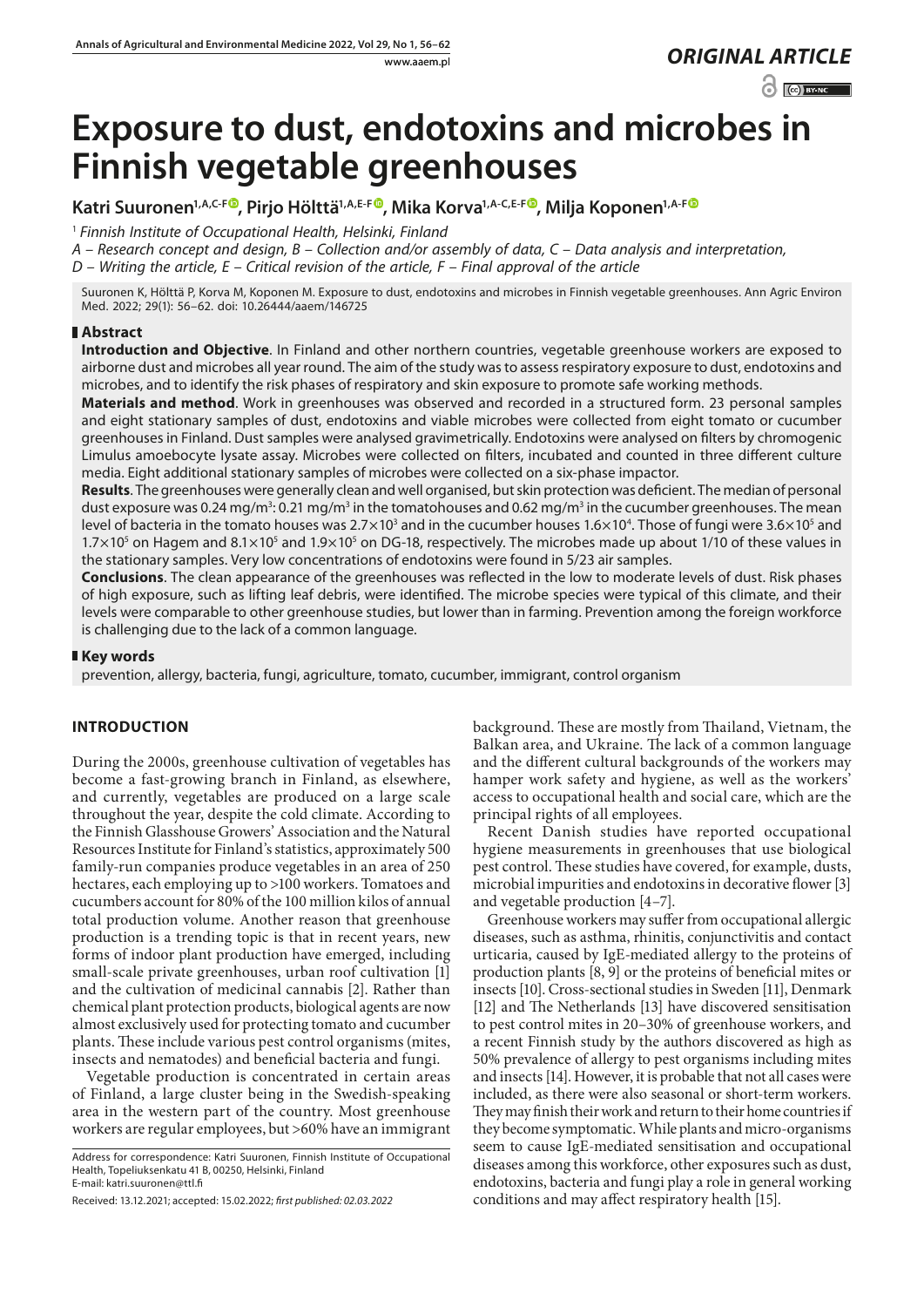In Finland in the 2000s, solitary occupational allergic diseases have been diagnosed among greenhouse workers [10], confirmed by unpublished data from the Finnish Institute of Occupational Health (FIOH). It is suspected that these cases represent only a minority of workers with these diseases, and that IgE-mediated sensitisation may be common among this workforce. Therefore, between 2018– 2020, a survey was carried out in eight tomato and cucumber greenhouse companies that use biological pest control.

#### **OBJECTIVE**

The aim was to study sensitisation and allergic symptoms among the greenhouse workers and to promote their health and work ability through early identification, improved diagnostics, better working habits, and exposure control. The study comprised 1) a cross-sectional clinical survey of about 120 workers in eight greenhouses, 2) an assessment of exposure to organic dust, endotoxins, bacteria and fungi during greenhouse work through air measurements and observing the work, and 3) an analysis of FIOH's clinical patient data on greenhouse workers during the 2000s. The clinical findings have been reported recently [14, 16, 17] and the current article presents the results of the exposure assessments.

#### **MATERIALS AND METHOD**

**Workplaces.** The study was conducted in eight companies that grow tomatoes and/or cucumber in a rockwool or sod medium, in connection with a cross-sectional clinical study. Six companies were recruited via a local producer organisation, two were found on the internet and contacted directly. The assessments were conducted in seven workplaces (A-G) on one day between January – April 2019. One workplace (company H) was recruited later than the others and thus was not visited until October 2020, during partial dismantling of growth. Most companies had several greenhouses at varying stages of production. On the morning of the assessment visit, the greenhouses were inspected and one to two were selected for exposure assessments: those with the greatest production volume or the 'main greenhouse', or those with the most working activities at the time of the visit.

**Information on conditions.** By interviewing the foreman or owner of the greenhouse, or through observation, the following background information was collected in a structured form: 1) total number of employees in the company, 2) production plant, 3) growing area in each greenhouse, 4) observed pests, 5) use of biological pest control organisms, 6) use of chemical pesticides, 7) upkeep of chemical inventory, 8) working activities in the observed greenhouses during the visit, and 9) work clothing and personal protective equipment (PPE) (Tab. 1).

**Sampling strategy.** One to three employees per company who were known to work in the active-stage greenhouses were randomly selected and gave their informed consent to carry sampling equipment. One to three breathing zone samples of dust (inhalable and respirable), viable microbes (bacteria and fungi) and endotoxins were collected per greenhouse to

assess the workers' exposure. A total of 23 personal samples per impurity were gathered: 16 from the tomato and seven from the cucumber greenhouses. One stationary sample of dust, microbes and endotoxins was also collected in each company to evaluate the general ambient air concentrations during normal greenhouse duties and daily tasks (Tab. 1). An additional stationary air sample of microbes was collected directly by an impactor to culture media, which enabled better identification of the fungi families and species in each greenhouse.

Sampling time was 4–5 hours, except in one personal measurement where it was only 1.5 hours due to changes in work arrangements, and in the stationary six-phase impactor samples where it was 3–15 minutes. Ambient air temperature and relative humidity were followed on the companies' own monitors, or if these were not available, on a direct-reading TSI Q-Trak 7565 indoor air quality monitor. With the exception of company H, the measurements were carried out during the winter season when the ground was frozen and covered with snow.

**Dust.** Inhalable ( $D_{50}$  100  $\mu$ m) and respirable ( $D_{50}$  4  $\mu$ m) fractions of dust were collected on Millipore-filter ( $\varnothing$  25 mm AAWP, pore size 0.8 mm, Merck Millipore) and Multidust Foam disc (SKC), respectively, using an IOM sampler (SKC) and a pre-calibrated Gilian 5000 pump, at a flow rate of 2.0 L/min. Dust samples were analysed gravimetrically. Results that were below the limit of detection (LOD) were set to 50% of LOD, which was 0.06 mg per sample for both fractions.

**Viable microbes.** Mesophilic, airborne viable bacteria and fungi were collected in open face cassettes (Millipore Aerosol Analysis Monitor MAWP 037 AO, Merck Millipore) with sterilised polycarbonate filters (Nuclepore 110807, 0.4 mm, Ø 37 mm, Whatman International Ltd.) at a flow rate of 2 L/min using a pre-calibrated Gilian 5000 sample pump (Sensidyne). All samples were kept at refrigerator temperature, and reached the laboratory within 48 hours of sampling. The filters were diluted in 6.5 ml of autoclaved extraction solution containing 1 g of peptone and 0.1 ml Tween 80 per 1 L of distilled water, shaken for 15 minutes, and the liquid removed to a test tube for dilutions for cultivation. The viable bacteria and fungi of the samples were cultivated for 7 days at +25 °C as follows: mesophilic actinobacteria (e.g. *Streptomyces spp*.) and other bacteria on tryptone yeast extract glucose (THG) -agar, and mesophilic fungi on media with Rose Bengal (Hagem)-agar and dichloran 18% glycerol (DG-18) -agar. After the incubation period, the colonies were counted and identified, actinobacteria and fungi by microscopic examination of morphology. Concentrations of viable micro-organisms are expressed as cfu/m<sup>3</sup>. The LOD of cultivation methods was 1 cfu/m<sup>3</sup>.

Additional stationary air samples were collected for better identification of genera using a six-phase impactor (10–800, Andersen Inc., Georgia, USA) and a pre-calibrated sampling pump (Busch SV1008A) at an airflow of 28.3 L/min, the LOD was 1 cfu/m<sup>3</sup>. The samples were aseptically handled, packed in a way that they remained at the preferred temperature of + 4-+8 °C, and delivered to the laboratory within 24 hours of sampling. The plates were incubated in the same way as the filter samples. The colonies were counted, and genera or species recognized with a light microscope. Concentration was the sum of all colonies of the 6 phases [18].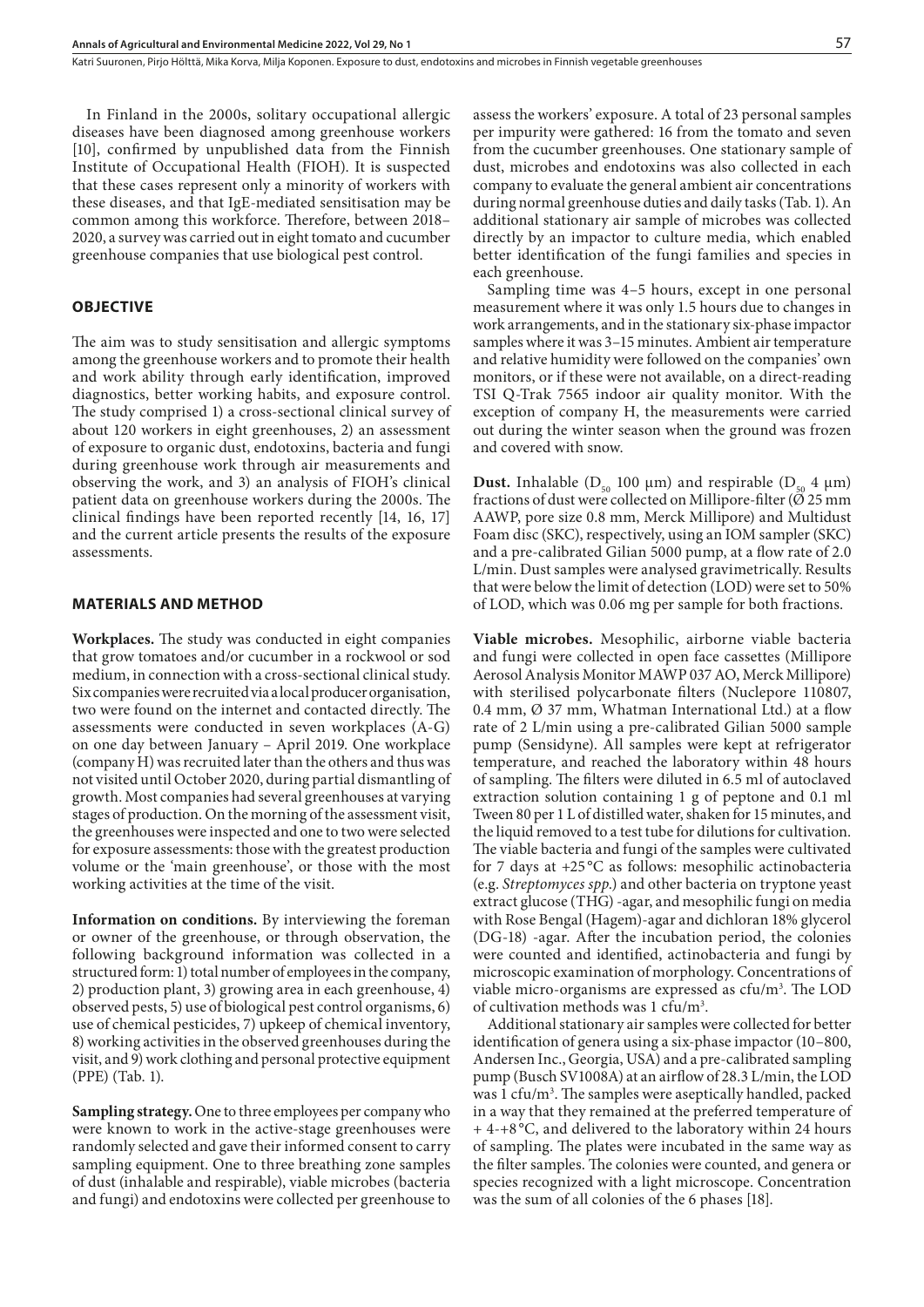**RESULTS**

**Endotoxins.** Inhalable endotoxins were collected onto a glass fibre filter (1.0 mm, Ø 25 mm, SKC Inc.) by an IOM Sampler at a flow rate of 2 L/min using a pre-calibrated Gilian 5000 sample pump (Sensidyne). The biologicallyactive endotoxins were measured using a validated kinetic chromogenic Limulus amoebocyte lysate assay (Kinetic QCL, Lonza). The results are expressed as endotoxin units per cubic metre of air (EU/m3). The LOD of the analysis is 0.005 EU/ml.

FIOH's laboratory services are accredited in accordance with EN ISO/IEC 17025, as are the sampling and analysis of inhalable and respirable dust and endotoxins, and the analyses of filter and impactor samples (bacteria and fungi).

**Statistical analysis.** SPSS Statistics 27.0 Was used for the data analysis. The levels of inhalable dust and microbes in the tomato and cucumber greenhouses were compared using the independent samples Mann-Whitney U-test. A p-value of <0.05 was considered statistically significant.

Table 1 presents the details and conditions of the assessed greenhouses. All the participating companies produced all year round, therefore there were no significant seasonal changes in work tasks or practices. It was concluded that in companies A-G the outdoor biological activity was insignificant due to the cold season; hence, outdoor microbe samples were taken only in company H. The total number of workers during the visit was 11-32, who worked in one or more greenhouses during the day, some of them in the assessed houses (including those with personal sampling) and some in adjacent houses. The active production phase was observed and measured in which the plants both grow and produce fruit, thus needing constant attention from the workers. This is the most labour- and exposure-intensive phase involving most of the working time. The workers performed multiple tasks during the measurements, typical tasks were removing side growth

Table 1. Details and conditions in 8 Finnish greenhouse companies (A-H), based on interviews and observations in 2019 and 2020; conducted air measurements. Some companies had 2 observed greenhouses

| Company | Time of the visit | Production plant         | Workers,<br>N total | Growing area,<br>(m2) | Outdoor T,<br>ؠ | Indoor T, $\frac{1}{C}$ | Relative humidity,<br>% | Observed pests            | Biological pest<br>control,<br>species                                              | Working activities                                                                                | measurements<br>No of personal | No of stationary<br>measurements |
|---------|-------------------|--------------------------|---------------------|-----------------------|-----------------|-------------------------|-------------------------|---------------------------|-------------------------------------------------------------------------------------|---------------------------------------------------------------------------------------------------|--------------------------------|----------------------------------|
| Α       | March             | Tomato                   | 11                  | 1,6800                | $-1 - + 5$      | <b>NA</b>               | 60-80                   | <b>NA</b>                 | Macrolophus.<br>pygmaeus                                                            | Removing leaves                                                                                   | 3                              | $\mathbf{1}$                     |
| $B-1$   | January           | Tomato                   | 12                  | 4,060                 | $-7$            | 24                      | 60-85                   | Whitefly                  | Macrolophus<br>pygmaeus                                                             | Picking tomatoes                                                                                  | $\overline{2}$                 | $\mathbf{1}$                     |
| $B-2$   | January           | Tomato                   | 12                  | 1,518                 | $-7$            | 24                      | 65-85                   | Whitefly                  | Enermix <sup>a</sup> ,<br>Macrolophus<br>pygmaeus                                   | Picking tomatoes                                                                                  | $\mathbf{1}$                   | $\mathbf 0$                      |
| $C-1$   | January           | Tomato                   | 12                  | 11,000                | -7              | 24                      | 70-80                   | Whitefly                  | Macrolophus<br>pygmaeus, Encarcia<br>formosa                                        | Picking tomatoes, pollening,<br>removing side growth                                              | $\overline{2}$                 | 1                                |
| $C-2$   | January           | Cherry<br>tomato         | 12                  | 1,800                 | -7              | 24                      | 70-80                   | Whitefly                  | Macrolophus<br>pygmaeus, Encarcia<br>formosa                                        | Picking tomatoes, cleaning<br>leaf debris from the floor                                          | $\mathbf{1}$                   |                                  |
| D       | March             | Cucumber                 | 15                  | 2,000                 | $+4$            | 26                      | 72                      | Whitefly, Thrip           | Amblyseius swirskii                                                                 | Picking cucumber, removing<br>leaves, stringing tops                                              | $\overline{2}$                 | $\mathbf{1}$                     |
| $E-1$   | February          | Tomato                   | 11                  | 5,600                 | $<$ Ob          | 22                      | 70-75                   | Whitefly                  | Encarcia formosa                                                                    | Removing leaves and<br>cleaning the aisles                                                        | $\overline{2}$                 | $\mathbf{1}$                     |
| $E-2$   | February          | Tomato                   | 11                  | 4,715                 | $<$ Ob          | $22 - 23$               | <b>NA</b>               | Whitefly                  | Macrolophus<br>pygmaeus, Encarcia<br>formosa                                        | Removing leaves, picking<br>tomatoes                                                              | $\mathbf{1}$                   | $\mathbf 0$                      |
| $F-1$   | March             | Tomato, 2<br>greenhouses | 32                  | 15,000<br>and 2,200   | -3              | 22                      | <b>NA</b>               | Whitefly, Spint           | Macrolophus<br>caliginosus,<br>Enermix <sup>a</sup> ,<br>Phytoseiulus<br>persimilis | Picking tomatoes, removing<br>side growth                                                         | $\overline{2}$                 | 1                                |
| $F-2$   | March             | Cucumber                 | 32                  | NA                    | -3              | 24,5                    | NA                      | NA                        | <b>NA</b>                                                                           | Picking cucumbers,<br>removing leaves                                                             | $\mathbf{1}$                   | $\mathbf 0$                      |
| G-1     | February          | Tomato                   | 12                  | 1,000                 | $-1 - +3$       | 23,5                    | <b>NA</b>               | Whitefly, Spint           | Encarcia formosa,<br>Macrolophus<br>pygmaeus                                        | Removing leaves and side<br>growth                                                                | $\overline{2}$                 | 1                                |
| $G-2$   | February          | Cucumber                 | 12                  | 4,386                 | $-1 - +3$       | 24                      | NA                      | Whitefly, Thrip,<br>Spint | NA                                                                                  | Picking cucumber, taking off<br>sprouse                                                           | $\mathbf{1}$                   | $\mathbf 0$                      |
| Н       | October           | Cucumber                 | 16                  | 10,000                | $+12-16$        | <b>NA</b>               | <b>NA</b>               | <b>NA</b>                 | <b>NA</b>                                                                           | Renewal of 1/4 of the<br>growth, cleaning leaf debris<br>from the floor, removal of<br>top leaves | 3                              | 1 <sup>c</sup>                   |

<sup>a</sup> Enermix is a mixture of 2 beneficial parasitic wasps: Encarcia formosa and Eretmocerus eremicus; <sup>b</sup> Not measured, but freezing; ' Temperature > 0; outdoor microbes measured in addition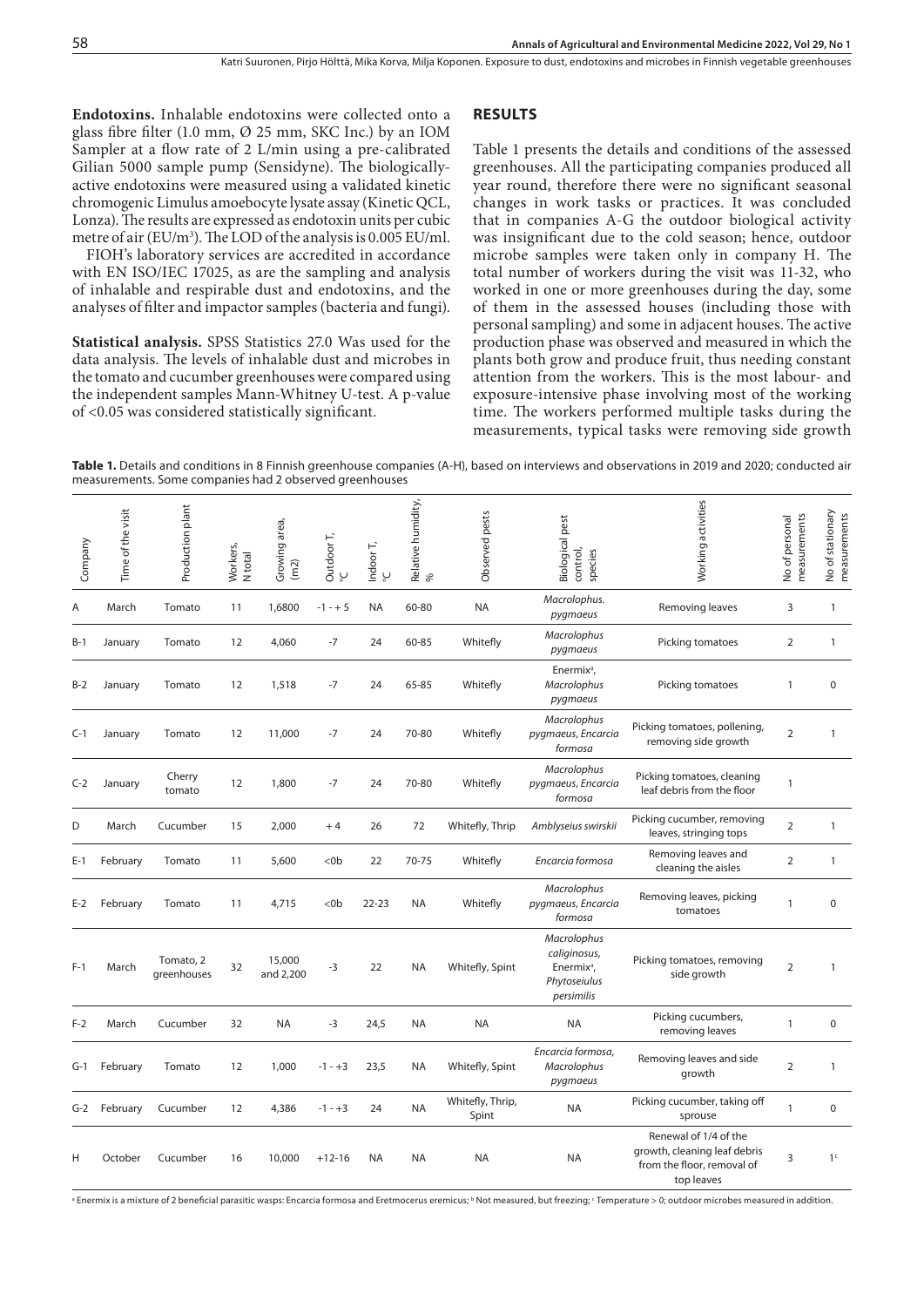Katri Suuronen, Pirjo Hölttä, Mika Korva, Milja Koponen . Exposure to dust, endotoxins and microbes in Finnish vegetable greenhouses

and old leaves by stripping and cutting, stringing the plant tops and picking (harvesting) tomatoes or cucumbers. The workers were told to work as usual during the measurement.

All companies had earlier observations of harmful organisms, and beneficial micro-organisms, such as mites or predatory bugs, were used as the primary measure to control pests. In all the observed greenhouses, control organisms were added on a regular basis and had been added recently, that is, one week-two months prior to the inspection visit. All of them had also occasionally used chemical or biological fungicides, and most had up-to-date listings of chemical and biocidal products. The most common clothing for the workers was a t-shirt and shorts or trousers, leaving open skin areas, especially the arms, susceptible to contact with plants. About half of the observed workers wore short-stalked disposable gloves, most had repeated contact with plants, and none used respiratory protection. It was observed that all the greenhouses except one were tidy and well organised; they had a clean general appearance and there was very little visible dust on surfaces or in the air. The greenhouses of this study used all table-top growing media which contained no soil. The concrete floors were covered with canvas, and as the removed leaves had to be cleaned away regularly, the floors also stayed tidy. This was typical for the companies at all times, and none of them had cleaned the premises specifically before our visit. All of the companies stated that they cleaned and washed the greenhouses thoroughly 1–2 times/year, when the entire growth was renewed. All the greenhouses also had certified quality systems, which require high level of cleanliness.

Personal dust measurements  $(N=23)$  revealed the median of inhalable dust in the breathing zone of the workers to be  $0.24 \text{ mg/m}^3$  (mean 0.45; range 0.08–2.5). The highest level of 2.5 mg/m<sup>3</sup> was discovered from a worker in greenhouse E-1 who, for some time during the measurement, removed leaves, cleaned aisles and packed leaf waste into an open container above shoulder level in tomato. The lowest level

**Table 2.** Viable microbes in 8 stationary measurements in Finnish greenhouses (cfu/m<sup>3</sup>). Stationary samples were collected by 2 methods: directly on growing media with impactor and on filter. The microbes were determined in 3 different growing media to identify various genera. Median, mean and range are calculated from samples with >0 result

| Impactor           |                            | Filter collection   |                                         |                    |                          |                          |                                         |  |
|--------------------|----------------------------|---------------------|-----------------------------------------|--------------------|--------------------------|--------------------------|-----------------------------------------|--|
| N,<br>samples $>0$ | Median                     | Mean                | Range                                   | N,<br>samples $>0$ | Median                   | Mean                     | Range                                   |  |
|                    |                            |                     |                                         |                    |                          |                          |                                         |  |
| 8                  | $2.7\times10^{2}$          | $2.5 \times 10^{2}$ | $1.8 \times 10^{1} - 4.9 \times 10^{2}$ | 5                  | $2.1 \times 10^{2}$      | $2.4 \times 10^{2}$      | $1.5 \times 10^{2} - 3.4 \times 10^{2}$ |  |
| 6                  | $2.3 \times 10^{2}$        | $2.4 \times 10^{2}$ | $1.8 \times 10^{1} - 4.5 \times 10^{2}$ | $\overline{4}$     | $2.6 \times 10^{2}$      | $2.5 \times 10^{2}$      | $1.5 \times 10^{2} - 3.4 \times 10^{2}$ |  |
| $\overline{4}$     | $2.3 \times 10^{1}$        | $2.8 \times 10^{1}$ | $7.0 \times 10^{0} - 6.1 \times 10^{1}$ | $\mathbf{1}$       | $2.1 \times 10^{2}$      | $2.1 \times 10^{2}$      |                                         |  |
|                    |                            |                     |                                         |                    |                          |                          |                                         |  |
| 8                  | $5.1 \times 10^{3}$        | $8.7\times10^3$     | $1.2 \times 10^3 - 2.0 \times 10^4$     | 8                  | $4.2 \times 10^{3}$      | $1.2 \times 10^{4}$      | $6.3 \times 10^{2} - 5.3 \times 10^{4}$ |  |
| 8                  | $5.1 \times 10^{3}$        | $8.1 \times 10^{3}$ | $1.0\times10^{3} - 2.0\times10^{4}$     | 8                  | $3.8\times10^3$          | $1.1 \times 10^{4}$      | $3.1 \times 10^{2} - 5.2 \times 10^{4}$ |  |
| 6                  | $2.5 \times 10^{1}$        | $4.6 \times 10^{2}$ | $6.0 \times 10^{0} - 2.5 \times 10^{3}$ | 5                  | $1.8 \times 10^{2}$      | $2.3 \times 10^{2}$      | $1.0\times10^{2} - 3.9\times10^{2}$     |  |
| 3                  | $2.2\times10^2$            | $1.7 \times 10^{2}$ | $3.8 \times 10^{1} - 2.5 \times 10^{2}$ | $\mathbf{1}$       | $7.6\times10^{2}$        | $7.6\times10^{2}$        | $\qquad \qquad -$                       |  |
| 3                  | $4.6 \times 10^{1}$        | $4.1 \times 10^{1}$ | $9.0 \times 10^0 - 6.9 \times 10^1$     | $\mathbf 0$        |                          |                          |                                         |  |
| $\overline{2}$     | $8.5\times10^{0}$          | $8.5\times10^{0}$   | $6.0 \times 10^{0} - 1.1 \times 10^{1}$ | $\mathbf 0$        | $\overline{\phantom{a}}$ | $\overline{\phantom{a}}$ | $\qquad \qquad -$                       |  |
| $\overline{2}$     | $3.3 \times 10^{1}$        | $3.3 \times 10^{1}$ | $1.2 \times 10^{1} - 5.3 \times 10^{1}$ | $\mathbf 0$        | $\overline{\phantom{0}}$ | $\overline{\phantom{0}}$ | $\overline{\phantom{0}}$                |  |
| $\overline{2}$     | $7.6\times10$ <sup>1</sup> | $7.6 \times 10^{1}$ | $4.6 \times 10^{1} - 1.1 \times 10^{2}$ | $\mathbf 0$        | $\overline{\phantom{0}}$ | $\overline{a}$           | $\overline{\phantom{0}}$                |  |
| $\mathbf{1}$       | $7.7 \times 10^{2}$        | $7.7 \times 10^{2}$ |                                         | $\pmb{0}$          | $\overline{a}$           | $\overline{a}$           | $\overline{a}$                          |  |
| $\mathbf{1}$       | $1.3 \times 10^{1}$        | $1.3 \times 10^{1}$ |                                         | $\pmb{0}$          | $\qquad \qquad -$        | $\qquad \qquad -$        | $\overline{\phantom{0}}$                |  |
| $\mathbf{1}$       | $2.2\times101$             | $2.2 \times 10^{1}$ |                                         | $\mathbf 0$        | $\overline{a}$           | $\overline{a}$           |                                         |  |
| $\mathbf{1}$       | $6.0 \times 10^{0}$        | $6.0\times10^{0}$   |                                         | $\mathbf 0$        | $\overline{a}$           | $\overline{a}$           | $\overline{\phantom{a}}$                |  |
| $\mathbf{1}$       | $5.3 \times 10^{1}$        | $5.3 \times 10^{1}$ |                                         | $\boldsymbol{0}$   | $\overline{\phantom{a}}$ | $\overline{\phantom{0}}$ | $\overline{\phantom{0}}$                |  |
| $\mathbf{1}$       | $8.8 \times 10^{1}$        | $8.8 \times 10^{1}$ |                                         | $\mathbf 0$        | $\overline{a}$           | $\overline{\phantom{0}}$ | $\overline{\phantom{0}}$                |  |
|                    |                            |                     |                                         |                    |                          |                          |                                         |  |
| 8                  | $1.1 \times 10^{4}$        | $8.9\times10^3$     | $3.0 \times 10^{2} - 2.0 \times 10^{4}$ | 8                  | $3.1\times10^3$          | $1.6 \times 10^{4}$      | $1.3 \times 10^3 - 7.6 \times 10^4$     |  |
| 8                  | $8.3 \times 10^{3}$        | $7.5 \times 10^3$   | $2.9 \times 10^{2} - 1.7 \times 10^{4}$ | 8                  | $2.4 \times 10^{3}$      | $1.5 \times 10^{4}$      | $6.3 \times 10^{2} - 7.6 \times 10^{4}$ |  |
| 8                  | $1.9 \times 10^{2}$        | $1.2 \times 10^{3}$ | $1.4 \times 10^{1} - 5.8 \times 10^{3}$ | 3                  | $5.4 \times 10^{2}$      | $4.3 \times 10^{2}$      | $1.9 \times 10^{2} - 5.7 \times 10^{2}$ |  |
| 3                  | $2.8 \times 10^{2}$        | $2.4 \times 10^{2}$ | $2.5 \times 10^{1} - 4.2 \times 10^{2}$ | $\overline{4}$     | $2.1 \times 10^{2}$      | $2.9 \times 10^{2}$      | $1.0 \times 10^{2} - 6.3 \times 10^{2}$ |  |
| $\mathsf 3$        | $1.9 \times 10^{2}$        | $1.4 \times 10^{2}$ | $1.2 \times 10^{1} - 2.1 \times 10^{2}$ | $\mathbf 2$        | $8.8\times10^{2}$        | $8.8 \times 10^{2}$      | $5.7 \times 10^{2} - 1.2 \times 10^{3}$ |  |
| $\overline{3}$     | $1.2 \times 10^{1}$        | $1.2 \times 10^{1}$ | $5.0 \times 10^0 - 2.0 \times 10^1$     | $\mathbf 0$        | $\overline{\phantom{a}}$ | $\overline{\phantom{a}}$ | $\overline{\phantom{0}}$                |  |
| 3                  | $1.2 \times 10^{1}$        | $3.3 \times 10^{1}$ | $1.0 \times 10^{1} - 7.6 \times 10^{1}$ | $\mathbf 0$        | $\overline{\phantom{0}}$ | $\overline{\phantom{0}}$ |                                         |  |
| $\overline{2}$     | $8.3 \times 10^{1}$        | $8.3 \times 10^{1}$ | $2.4 \times 10^{1} - 1.4 \times 10^{2}$ | $\overline{2}$     | $3.5 \times 10^2$        | $3.5 \times 10^2$        | $1.9 \times 10^{2} - 5.0 \times 10^{2}$ |  |
| $\overline{2}$     | $7.7\times101$             | $7.7 \times 10^{1}$ | $5.0 \times 10^{1} - 1.0 \times 10^{2}$ | $\pmb{0}$          |                          |                          |                                         |  |
| $\mathbf{1}$       | $1.7 \times 10^{1}$        | $1.7 \times 10^{1}$ |                                         | $\mathbf 0$        | $\overline{\phantom{0}}$ | $\qquad \qquad -$        | $\qquad \qquad -$                       |  |
|                    |                            |                     |                                         |                    |                          |                          |                                         |  |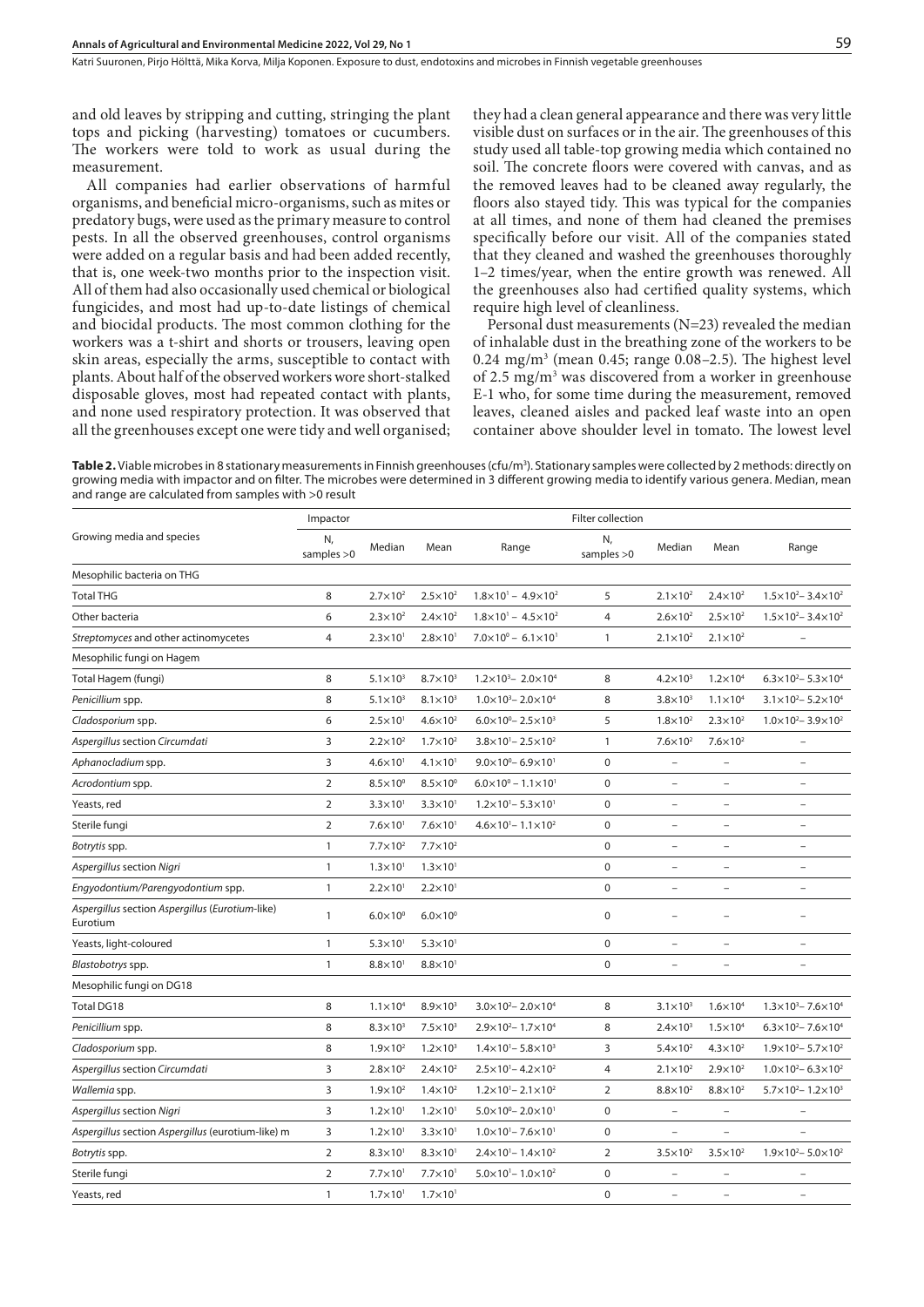was found in tomato-picking in greenhouse B-1. The median of inhalable dust was  $0.21 \text{ mg/m}^3$  in the tomato houses and  $0.62$  mg/m<sup>3</sup> in the cucumber houses; the difference between them was statistically significant (p=0.01). All the respirable dust concentrations were below the LOD, except in 2 samples  $(0.68 \text{ mg/m}^3 \text{ and } 0.31 \text{ mg/m}^3)$  which also had the highest inhalable dust concentrations. In 8 stationary samples, the median concentration of inhalable dust was  $0.09$  mg/m<sup>3</sup> (mean 0.09; range 0.08–0.12), and respirable dust was below the LOD in all of them.

Table 2 presents stationary measurements of microbes based on 2 different methods. Total median amounts of microbes on impactor  $(2.7\times10^{2}~\text{ctu/m}^{3}$  in THG;  $5.1\times10^{3}$  $cfu/m^3$  in Hagem; and  $1.1 \times 10^4$  cfu/m<sup>3</sup> in DG-18) and on filter (2.1×10<sup>2</sup> cfu/m<sup>3</sup> in THG; 4.2×10<sup>3</sup> cfu/m<sup>3</sup> in Hagem; and  $3.1 \times 10^3$  cfu/m<sup>3</sup> in DG-18) were quite comparable, but more species could be identified by the impactor method. The most commonly identified and also most abundantly found families or species by both impactor and filter method were the *Penicillium* and *Cladosporium* families and *Aspergillus*  section *Circumdati.*

Personal exposure (23 samples, Tab. 3) to microbes exceeded the stationary measurements by about 10 times, the most common species being the same in each case. The mean levels of microbes in tomato and cucumber houses were  $2.7 \times 10^3$  and  $1.6 \times 10^4$  on THG;  $3.6 \times 10^5$  and  $1.7 \times 10^5$  on

Hagem; and  $8.1 \times 10^5$  and  $1.9 \times 10^5$  on DG-18, respectively. The differences were not statistically significant.

Airborne endotoxins above the LOD were found in 5 of the 23 personal samples at concentrations of 4.2–9.8 EU/m3. All stationary samples were below the LOD. Four samples taken from the growth media contained 60–300 EU/mg, and 4 of the 11 plant leaf samples contained endotoxins (65–750 EU/mg).

#### **DISCUSSION**

The observations of the working methods and the results of measurements of inhalable dust and microbial impurities in 8 Finnish vegetable greenhouses are presented. The assessments were conducted during normal working days and the performance of various tasks in greenhouses with tomato and/or cucumber plants in fruit production phase. The processes and work tasks in the observed greenhouses were quite similar. Overall, the greenhouses seemed to function in a well-organised and efficient manner, and the cleanliness of the facilities was striking in almost all the companies. This study represents a relatively small assessment, conducted in parallel with a cross-sectional medical study, but still presents insights into the occupational hygiene of year-round greenhouse work in a cold climate.

**Table 3.** Viable bacteria and fungi in 23 personal samples in eight Finnish tomato and cucumber greenhouses (cfu/m<sup>3</sup>); the microbes were determined in three different growing media to identify various genera. Median, mean and range are calculated from samples with >0 result

| Growing media and species                                | N,<br>samples $> 0$ | Median              | Mean                | Range                                   |  |
|----------------------------------------------------------|---------------------|---------------------|---------------------|-----------------------------------------|--|
| Mesophilic bacteria on THG                               |                     |                     |                     |                                         |  |
| <b>Total THG</b>                                         | 18                  | $4.3 \times 10^{3}$ | $8.7\times10^3$     | $3.7\times10^{2}-5.4\times10^{4}$       |  |
| Other bacteria                                           | 18                  | $3.6\times10^3$     | $8.1 \times 10^{3}$ | $1.8\times10^{2}-5.4\times10^{4}$       |  |
| Streptomyces and other actinomycetes                     | 6                   | $1.5 \times 10^{3}$ | $1.8\times10^3$     | $4.4 \times 10^{3} - 2.2 \times 10^{2}$ |  |
| Mesophilic fungi on Hagem                                |                     |                     |                     |                                         |  |
| <b>Total Hagem</b>                                       | 23                  | $1.1 \times 10^{5}$ | $3.0\times10^{5}$   | $4.8 \times 10^{3} - 2.9 \times 10^{6}$ |  |
| Penicillium spp.                                         | 23                  | $1.1 \times 10^{5}$ | $2.9 \times 10^{5}$ | $3.8 \times 10^3 - 2.9 \times 10^6$     |  |
| Cladosporium spp.                                        | 9                   | $1.7 \times 10^{3}$ | $5.0 \times 10^{3}$ | $1.6 \times 10^{2} - 3.3 \times 10^{4}$ |  |
| Botrytis spp.                                            | 5                   | $3.9\times10^3$     | $4.4 \times 10^{3}$ | $1.9 \times 10^{2} - 1.2 \times 10^{4}$ |  |
| Aspergillus section Circumdati                           | $\overline{4}$      | $1.6 \times 10^{3}$ | $1.6 \times 10^{3}$ | $2.7\times10^{2} - 2.7\times10^{3}$     |  |
| Aphanocladium spp.                                       | 3                   | $7.5 \times 10^2$   | $8.7\times10^2$     | $1.6 \times 10^{2} - 1.7 \times 10^{3}$ |  |
| Aspergillus section Aspergillus (Eurotium-like) Eurotium | $\overline{2}$      | $4.5 \times 10^3$   | $4.5 \times 10^3$   | $1.6 \times 10^3 - 7.3 \times 10^3$     |  |
| Yeasts, light-coloured                                   | $\overline{2}$      | $5.3 \times 10^{4}$ | $5.3 \times 10^{4}$ | $7.2 \times 10^2 - 1.1 \times 10^5$     |  |
| Sterile fungi                                            | $\overline{2}$      | $2.8\times10^3$     | $2.8\times10^3$     | $3.4 \times 10^{2} - 5.3 \times 10^{3}$ |  |
| Aspergillus section Versicolores                         | $\mathbf{1}$        | $1.8 \times 10^{4}$ | $1.8\times10^4$     | $1.8\times10^{4} - 1.8\times10^{4}$     |  |
| Monocillium spp.                                         | $\mathbf{1}$        | $1.6 \times 10^{2}$ | $1.6\times10^2$     | $1.6 \times 10^{2} - 1.6 \times 10^{2}$ |  |
| Geotrichum spp.                                          | $\mathbf{1}$        | $2.7\times10^{2}$   | $2.7\times10^2$     | $2.7 \times 10^2 - 2.7 \times 10^2$     |  |
| Mesophilic fungi on DG-18                                |                     |                     |                     |                                         |  |
| Total DG-18                                              | 23                  | $7.5 \times 10^4$   | $6.2 \times 10^{5}$ | $4.7 \times 10^{3} - 1.0 \times 10^{7}$ |  |
| Penicillium spp.                                         | 23                  | $7.6\times10^4$     | $6.1 \times 10^{5}$ | $3.2\times10^{3}-9.9\times10^{6}$       |  |
| Cladosporium spp.                                        | 13                  | $1.6 \times 10^{3}$ | $8.4\times10^3$     | $1.7\times10^{2} - 6.8\times10^{4}$     |  |
| Wallemia spp.                                            | 8                   | $4.8 \times 10^{3}$ | $1.5 \times 10^{4}$ | $1.6\times10^{3}-8.0\times10^{4}$       |  |
| Botrytis spp.                                            | $\overline{4}$      | $1.8 \times 10^{3}$ | $1.7\times10^3$     | $1.1 \times 10^{3} - 1.9 \times 10^{3}$ |  |
| Aspergillus section Circumdati                           | 3                   | $8.4 \times 10^{2}$ | $7.2\times10^2$     | $2.7 \times 10^{2} - 1.1 \times 10^{3}$ |  |
| Aspergillus section Aspergillus (Eurotium-like) Eurotium | $\overline{2}$      | $2.9\times10^{2}$   | $2.9 \times 10^{2}$ | $2.4 \times 10^{2} - 3.3 \times 10^{2}$ |  |
| Yeasts, light-coloured                                   | $\mathbf{1}$        | $1.6 \times 10^{3}$ | $1.6 \times 10^{3}$ | $1.6 \times 10^{3} - 1.6 \times 10^{3}$ |  |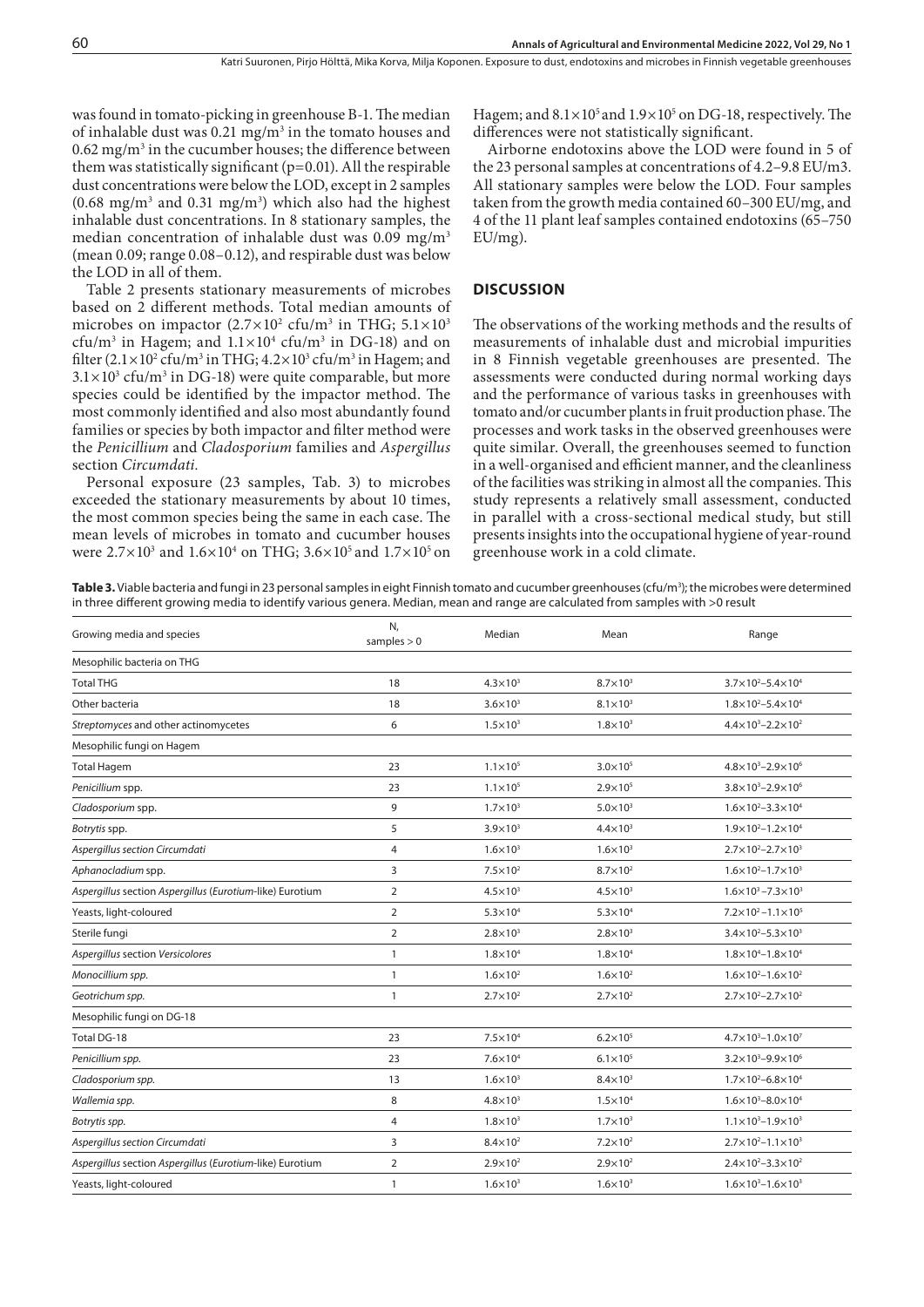As expected, based on observations, the median level of inhalable dust in the breathing zone was low, about 1/10 of the Finnish OEL for organic dust, which is 5 mg/m<sup>3</sup>. Three larger Danish studies discovered higher personal exposure to dust, the medians being  $0.042 - 3.22$  mg/m<sup>3</sup> [7] and as high as  $7-15 \text{ mg/m}^3$  in the dismantling of dry cucumber plants [6]. A median of 0.1–4.00 mg/m $^3$  in tomato and 1.07–5.0 mg/m $^3$ in cucumber houses has been discovered previously [5]. The present study also found some differences between the tomato and cucumber houses; the median level of dust was higher in the cucumber houses. However, the single highest dust concentration was discovered in a generally clean-looking tomato house where, among other tasks, the observed worker collected leaf waste from aisles into baskets which he then lifted into a container above shoulder height. It is possible that the dust level in the lifting phase was higher than the measured mean of 2.5 mg/m<sup>3</sup>. Based on this finding, it seems advisable to find other ways to handle the leaf waste, for example, pulling it along the floor directly to a container or tarpaulin on floor level. Dust levels were clearly lower in the stationary samples that represented ambient air, and were located at varying distances from the dust-producing tasks.

Greenhouse dust, despite its low-to-moderate level, may contain biologically active particles such as allergenic proteins of pests, pest control organisms and plants (e.g. pollen), as well as microbes and their metabolites. It is thus advisable to aim for the lowest dust levels possible. Respiratory and skin sensitisation is known to occur in greenhouses and is due to allergenic protein impurities, but to our knowledge, exposure to plant and animal allergens has not been studied in related surroundings. It would be interesting to examine specifically airborne proteins in greenhouses, which would need special methodology.

The microbial impurities reflected typical species in Finland and elsewhere in the northern hemisphere. Their levels were relatively comparable to the levels reported in Danish greenhouses [4, 6] and generally lower than those reported from other sectors of farming in Finland (unpublished measurement register of FIOH). In addition to dust, Madsen et al. [6] also reported the highest levels of fungi and bacteria in the dismantling of dry cucumber growth, which caused about 10 times the microbial exposure caused by dismantling moist growth. In the present study, personal exposure to microbes, similar to dust, clearly exceeded the stationary levels. The highest concentration of microbes was discovered in the person who was also the most exposed to dust when engaged in lifting piles of leaf debris above shoulder height. This high exposure to microbes further underlines the need to improve the methods for performing this task. Exposure to endotoxins was low in comparison to many other sectors of agriculture or bio-economy [19], and according to an unpublished measurement register of the FIOH, which, considering the cleanliness of the greenhouse environment, was to be expected. It was also lower than in Danish greenhouses [5]. The authors of the present article, however, are not familiar with the general working environment in Danish greenhouses in related activities, and do not know the reason for that finding.

Although microbial impurities rarely induce IgE-mediated allergy, they have caused other health problems such as organic dust toxic syndrome (ODTS), allergic alveolitis (also called hypersensitivity pneumonitis), respiratory irritation, and changes in lung function in sectors with heavy exposure

[15]. Little is known about the dose-effect relationship of these, but exposure thresholds for some diseases or symptoms have been suggested earlier for highly exposed populations, such as farmers, saw-mill workers and waste handlers. For example, the lowest observed effect levels (LOEL) of  $1-2 \times 10^5$  fungal spores/m<sup>3</sup> were found for nasal, eye and throat symptoms, and lung function changes [20, 21]. In farmers, a LOEL of  $3 \times 10^6$  spores/m<sup>3</sup> has been suggested for coughing [20]. Fever attacks have appeared at levels of  $2 \times 10^9$  spores/m<sup>3</sup> in farmers with ODTS and at about  $1 - 4 \times 10^8$ spores/ $m<sup>3</sup>$  in individuals with hypersensitivity pneumonitis [22]. Fungal spores cannot be directly compared with the presented results, but they have been reported to exceed cfu's 2.5–4 -fold in related surroundings [6]. The presented median results of about  $10^3-10^4$  cfu/m<sup>3</sup> of fungi were below all these estimated threshold levels. However, microbe-related health problems cannot be ruled out in this work as airborne microbes may vary, and some solitary high concentrations were also observed.

Most of the time the workers performed several different tasks during workdays. As the authors did not want to interfere with the normal routines and wanted to achieve a realistic understanding of the exposures, it was not possible to concentrate separately on single tasks. This made it difficult to compare tasks but it does give a general view of the exposures. This was also the case with the dismantling of cucumber growth, which has previously been identified as a highexposure task [5]. It is suspected that heavier exposure occurs during dismantling in the studied companies, and one visit at a time was arranged when such work was being carried out. However, in the cucumber house assessed, the dismantling was part of other daily tasks, and the whole process seemed orderly, the plants were still relatively fresh, and removed tidily by the workers. Based on the measurements, this process produced only a small quantity of impurities.

In order to prevent allergic respiratory diseases, work practices are recommend that do not include lifting leaf debris. Instead, sweeping it on the floor is recommended, or collecting it directly onto canvases that can be folded. Rolling dismantling of relatively fresh plants also produced only a little dust. According to the commonly accepted hierarchy of hazard controls, altering working methods and improving hygienic procedures comes first. It is considered that respiratory protection is only required in specific cases, for example, FFP2-type filter masks should be used in work phases with high levels of dust. To avoid skin exposure and sensitisation, long-sleeved shirts or arm covers and high collars, in addition to gloves are recommended. Changing clothes and taking a shower immediately after work are also recommend to avoid extended exposure to allergens. Employers are encouraged to make the washing of work clothes possible at the workplace.

Communication is challenging as in many cases the workers have no common language with the entrepreneurs responsible for safety in these companies. Cultural differences are also sometimes a problem. It may, therefore, be difficult to broach health matters with employees. To improve communication, the authors have produced written instructions for employers and occupational health services, which address allergy risks as well as communication problems. For the workers, the authors have produced a non-verbal, animated short film summarising the findings or the study, and giving advice. The film is freely available and is published on Youtube [23].